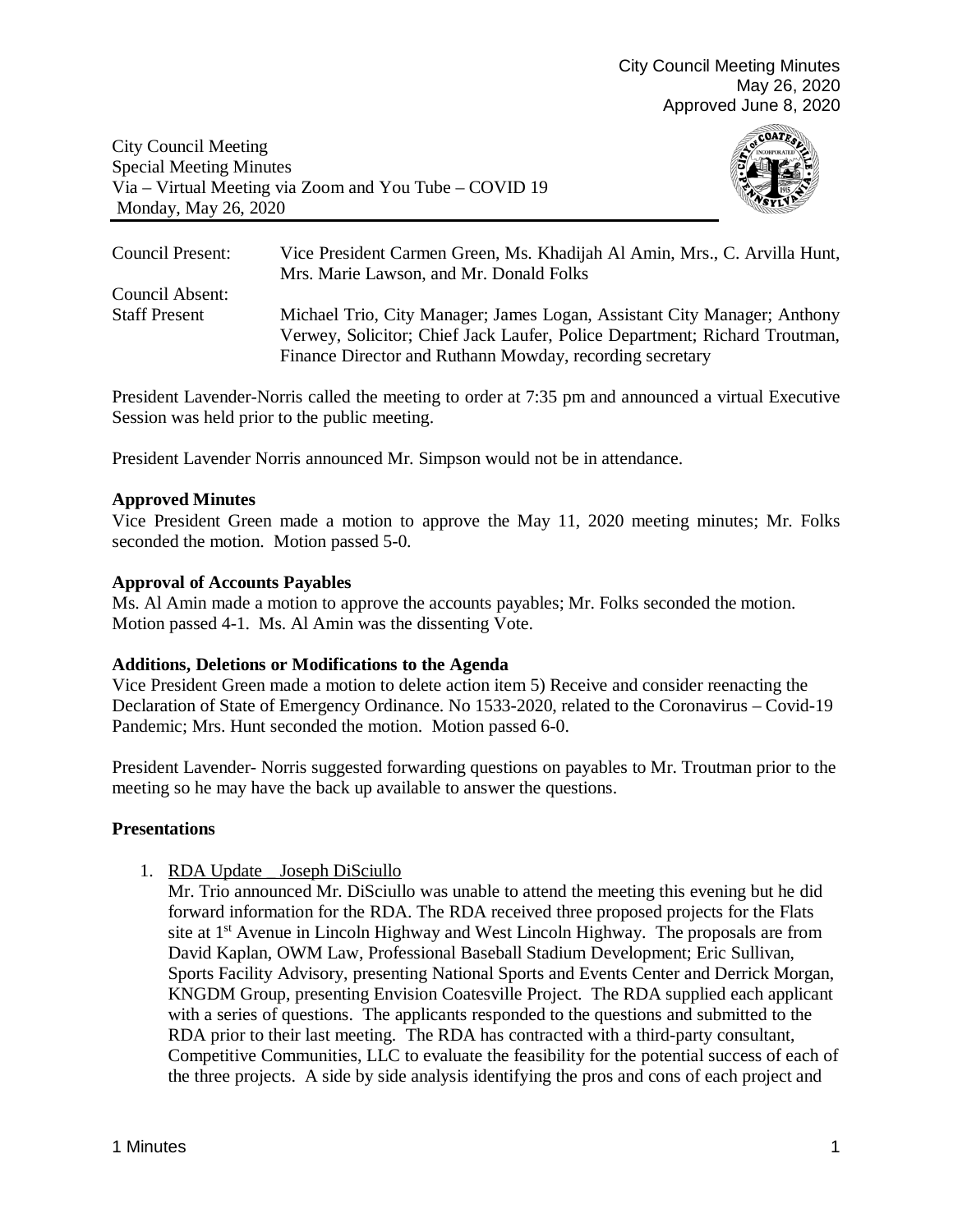provide objective reporting that will enable the RDA to make a thoroughly informed decision. The RDA expects the decision to be back within 30 days.

President Lavender-Norris thanked the RDA and the fact that they know with all the skill sets the possess on the RDA, they are willing and cared enough about the City to reach out and have someone with expertise to step up and do all the due diligence to move us forward. Thank you very much to the RDA.

# **Citizens Hearings – Regular Action Items Only (3 Minutes)**

There were no citizens comment on regular action items only.

motion. Motion passed 6-0.

# **Regular Action Items**

1. Receive and consider Request for Bid to enter into a farming lease for the property known as the "Conti Property" located in West Brandywine Township, Chester County, PA Tax Parcel No. 29-08-5.5

Mrs. Lawson made a motion to approve a Request for Bids to enter into a farming lease for the property known as the "Conti Property" located in West Brandywine Township, Chester County, PA Tax Parcel No. 29-08-5.5; Mrs. Hunt seconded the motion. Motion passed 6-0.

- 2. Receive and consider amending the copier contract to add \$23.90 per month to the lease cost for the addition of a large volume feeder. Ms. Al Amin made a motion to approve amending the copier contract to add \$23.90 per month to the lease cost for the addition of a large volume feeder; Mrs. Lawson seconded the
- 3. Receive and consider return of Fresh2You to the Community Mrs. Lawson made a motion to return Fresh2You to the Community; Ms. Al Amin seconded
- the motion. Motion passed 6-0. 4. Receive and consider reenacting the Declaration of State of Emergency Ordinance, 1533-
- 2020 related to the Coronavirus Covid 19 Pandemic, and rescinding the curfew provisions therein

Mrs. Lawson made a motion to approve reenacting the Declaration of State of Emergency Ordinance, 1533-2020 related to the Coronavirus – Covid 19 Pandemic, and rescinding the curfew provisions therein; Mr. Folks seconded the motion. Motion failed 0-6.

Mrs. Hunt made a motion to add action item 5) Receive and consider reenacting the Declaration of State of Emergency Ordinance, No 1533-2020, related to the Coronavirus – Covid-19 Pandemic back on the agenda; Mrs. Lawson seconded the motion. Motion passed 6-0.

5. Receive and consider reenacting the Declaration of State of Emergency Ordinance, No 1533- 2020, related to the Coronavirus – Covid-19 Pandemic Mrs. Lawson made a motion to approve reenacting the Declaration of State of Emergency Ordinance No. 1533-2020, related to the Coronavirus – Covid-19 Pandemic; Mrs. Hunt seconded the motion. Motion passed 6-0.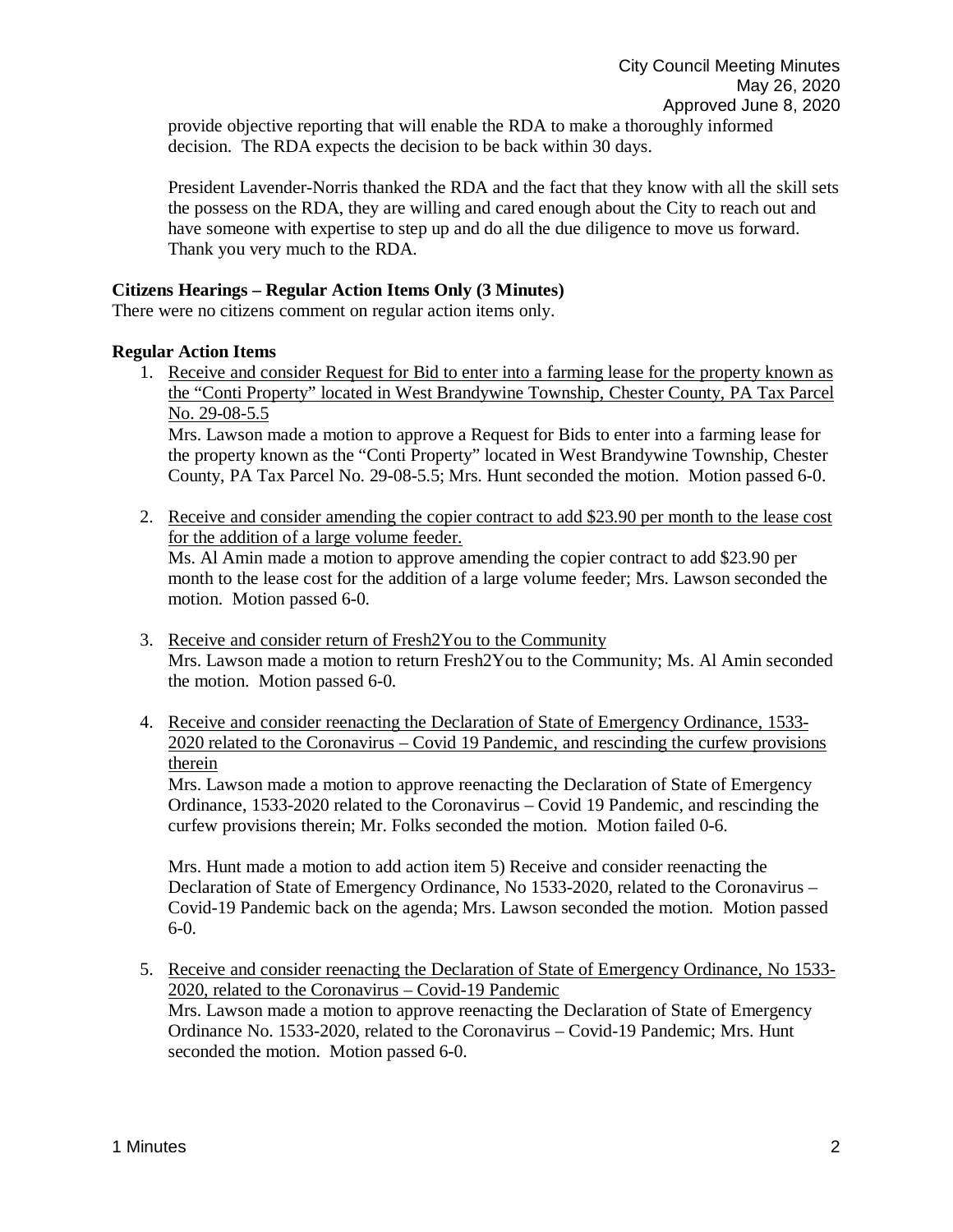Vice President Green made a motion to close action items; Mrs. Lawson seconded the motion. Motion passed 6-0.

#### **Discussion Items**

1. Meeting Minutes

There was no discussion on meeting minutes.

#### 2. Protocol for Proclamations

Mr. Logan Explained that at the last meeting Council gave out a couple of Proclamations to some outstanding citizens of the City of Coatesville. There was discussion later in the meeting regarding the protocol of proclamations or guidelines. The City did not have any in place. I did a little research and found some guidelines which I have added to the packet. If there are no objections to what has been laid out, I would recommend that we accept these recommendations and guidelines for future Proclamations. Council agreed on the guidelines and the theory is the Proclamation should be for a City of Coatesville resident and should be presented to them in a public meeting, as to show Council's appreciation and enhance the value of the Proclamation. Just because another group is honoring someone does not mean the City has to give a Proclamation. It should be because the City deems them necessary to be honored. A proclamation is the highest honor Council can extend.

3. Eagle Disposal

Mr. Logan announced the City received a letter from Eagle Disposal stating they are strongly opposing Governor Wolf's 2020 budget proposal to increase taxes on municipal solid waste. The letter asks the City to join along with other municipalities to oppose this increase on the event the increase is approved. If there is an increase it would be passed onto the residents. The contract with Eagle will be reviewed as the cost should not fall on the City as the rates are stipulated on the contract for a time period. The contract will be reviewed by the City Solicitor. The fees already are increased about \$20,000 a year which should incorporate if there an increase in the tipping fee. We need to review the contract thoroughly in case passed onto the residents or absorbed by the City. This will affect next year's budget. I would like to have the Solicitor read the language in our contract before the City puts it's support behind it and send a letter to the Governor. They have not said that the City will incur the increase, they're just asking us to side with them and write a letter of opposition to the Governor. The City just needs a little more information before we put the City name on it.

# *Mrs. Hunt excused herself from the meeting at 8:25pm.*

*President Lavender-Norris excused herself from the meeting at 8:31 pm.* She thanked her colleagues for standing in. God Bless, stay safe and stay home as much as possible. Have a wonderful evening. Thank you so much and have a wonderful night. Good Night!

# **Reports**

- 1. Solicitor
- 2. City Manager
	- Mr. Trio announced:
	- 190 Lincoln Approvals
		- o Planning Commission Action completed
		- o Sidewalks installed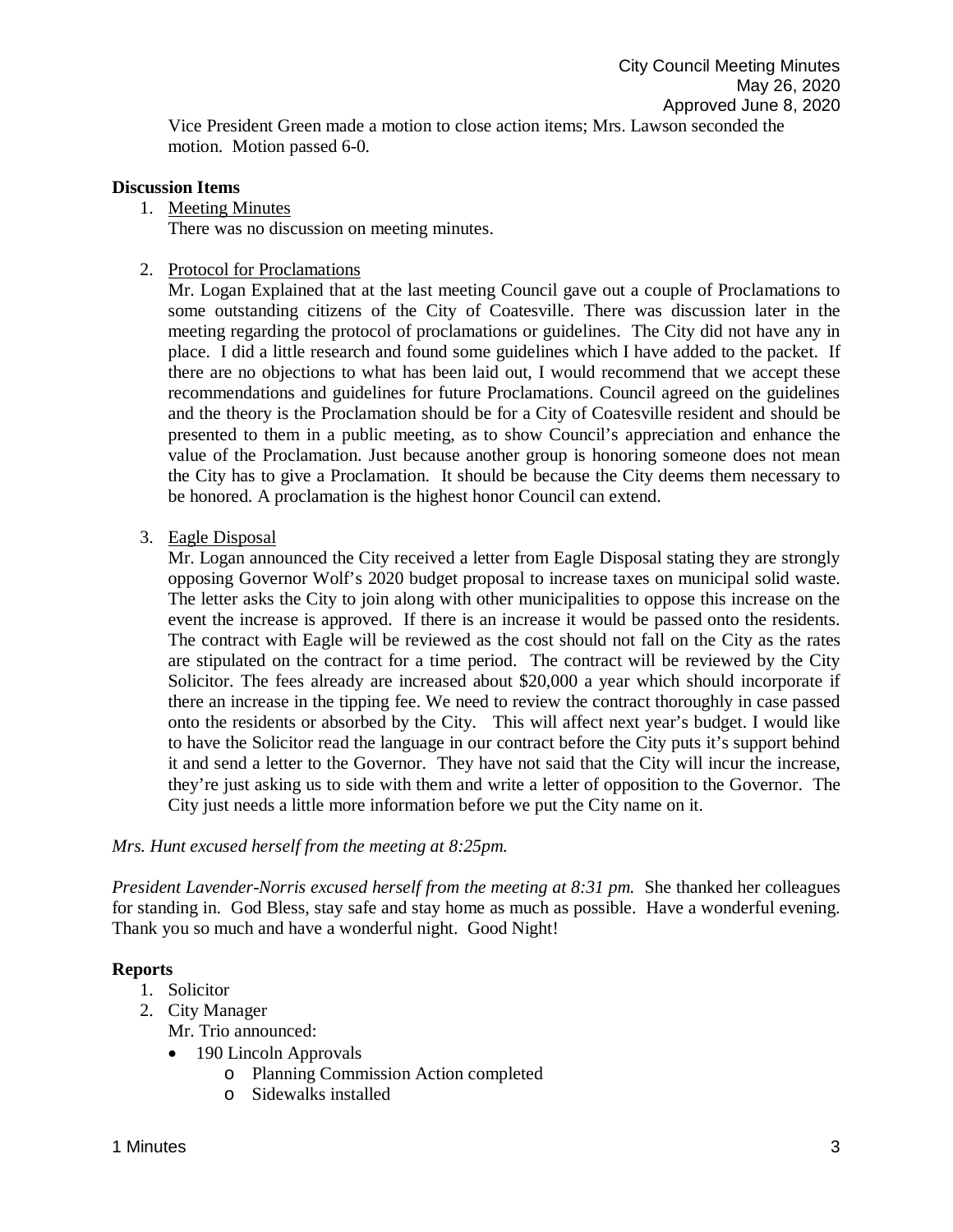- o Preparing Resolution for preliminary final approval
- Intersection
	- o Cedarville demanded the project schedule confirmed
	- o PECO outages will be completed first week of June
	- $\circ$  Construction work will be completed  $2<sup>nd</sup>$  week of June
	- o Pedestrian relocation plan is unclear
	- o Confirmation of all the equipment and street work equipment
- DEPG Street Work
	- o Diamond Street Resolution by PECO 2nd week of June
	- o Verizon elevations of MH and cabling
	- o Need to accommodate for pedestrian in the MECO design
- 4<sup>th</sup> Avenue closeout
	- o City acceptance of the final construction that is in compliance with City specs for acceptance
	- o Complies with the 408 spec which are enforced strictly
- TIFF Grant
	- o Grant agreement with the cost provided to PennDOT project management
	- o Sidewalk pending
- Coatesville Train Station Monthly Meeting
	- o Regular update call conducted on May 18<sup>th</sup>.
	- o Project schedule unchanged  $-4<sup>th</sup>$  quarter 2020 construction bidding
- VPP grant
	- o Check process and schedules with Planning Dept. staff
	- o Review and respond to the proposal by City Engineer
- Cedarville
	- o PAWC needs to get info on a paper street for pump station
- Cambrai Terrace
	- o Cedarville will follow up on finalizing the dedication schedule
	- o This will result in city adding length to street network and additional liquid fuels funding from the State
- Covid 19
	- o Continue to receive daily Chester Co EOC Siterep and leadership reports
	- o Some church services have not maintained separation and crowd limitations this weekend following government discussion of Places of Worship/Essential status
	- o General CV19 testing
		- First open public testing was conducted at Gordon eLearning Center on Friday May 21st
		- Reported 70 test were conducted
		- Council asked for an updated report for the City of Coatesville positive cases
- Five Year Plan
	- o Currently working on plan to be completed first week of July 2020
- 3. Assistant City Manager
	- Mr. Logan announced:
		- Administration
			- City Curfew in place for since April  $15<sup>th</sup>$ . No major issues reported. Residents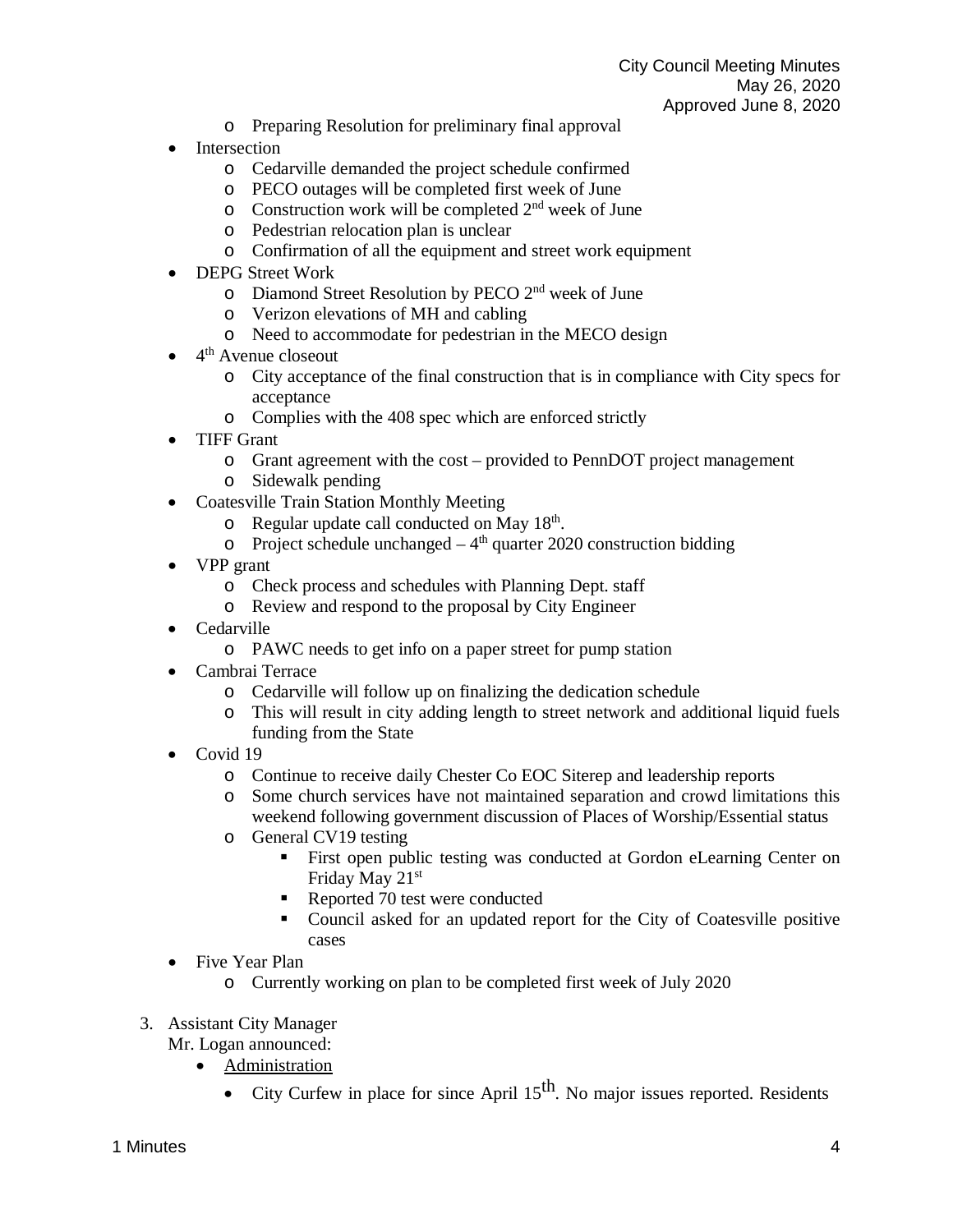are working together to remaining healthy. More residents are using their masks while out during the day. Discussions to relax/remove the curfew have begun.

- City Hall Opening plans continue to take shape. New signage in parks with tips on how to stay safe while enjoying the outdoors.
- Posted Thursday, May 21th: Gov. Tom Wolf has announced that businesses and employees in the real estate industry may now conduct limited businessrelated activities statewide and provided guidance for this industry to operate in red-phase and yellow-phase counties. <https://www.governor.pa.gov/process-to-reopen-pennsylvania/>
- The City will continue to follow County and State guidelines to re-opening. *We want our shops and businesses to open just as much as everyone else, but in order to do so, business owners should take every precaution to protect their customers. That includes requiring customers to wear masks, protective shielding, hand sanitizer, safe distancing if lines are formed. Keeping air flow circulating in tight and small areas by opening windows. Let's be safe for everyone.*
- Continue to work with local agencies to disseminate information and resources regarding COVID, business support, and community services.
- Working with non-profits on relief grants, information networks and coordination.

# • **Community Awareness & Events:**

- All events and Special Events applications have been reviewed and will likely be postponed for next year. *We do not want to risk the health and safety of any residents or visitors at this time. We will continue to move under the guidance of the Governor and County Officials.*
- Working with Jeanne Casner, County Health Director and County Commissioners to launch testing site at Gordon Early Literacy Center. Testing is available for individuals who have been exposed to COVID, have signs or symptoms, are high risk, essential employees. Volunteers will not turn away any individuals that visit. We have planned for the following schedule for the next few weeks and will assess traffic and success along the way.
- Please Note: The County would like to get through the launch day before a wide public notice. Public information will be posted on City Website on Friday, May 22, 2020 and blasted on all social platforms Monday, May 25, 2020.
- UPDATE: Census Tracking is the city continues to be low. Efforts to increase count are being discussed with Census Coordinator
- Eagle Disposal will be mailing out a letter informing residents of the proposed tipping fee increase for waste. If you haven't received it, please watch your mail.
- Trash related issues in the city continue. *Please let's try to keep our community clean. Even with social distancing we can still remove trash around our stores, homes, and parks. Just because we are dealing with a*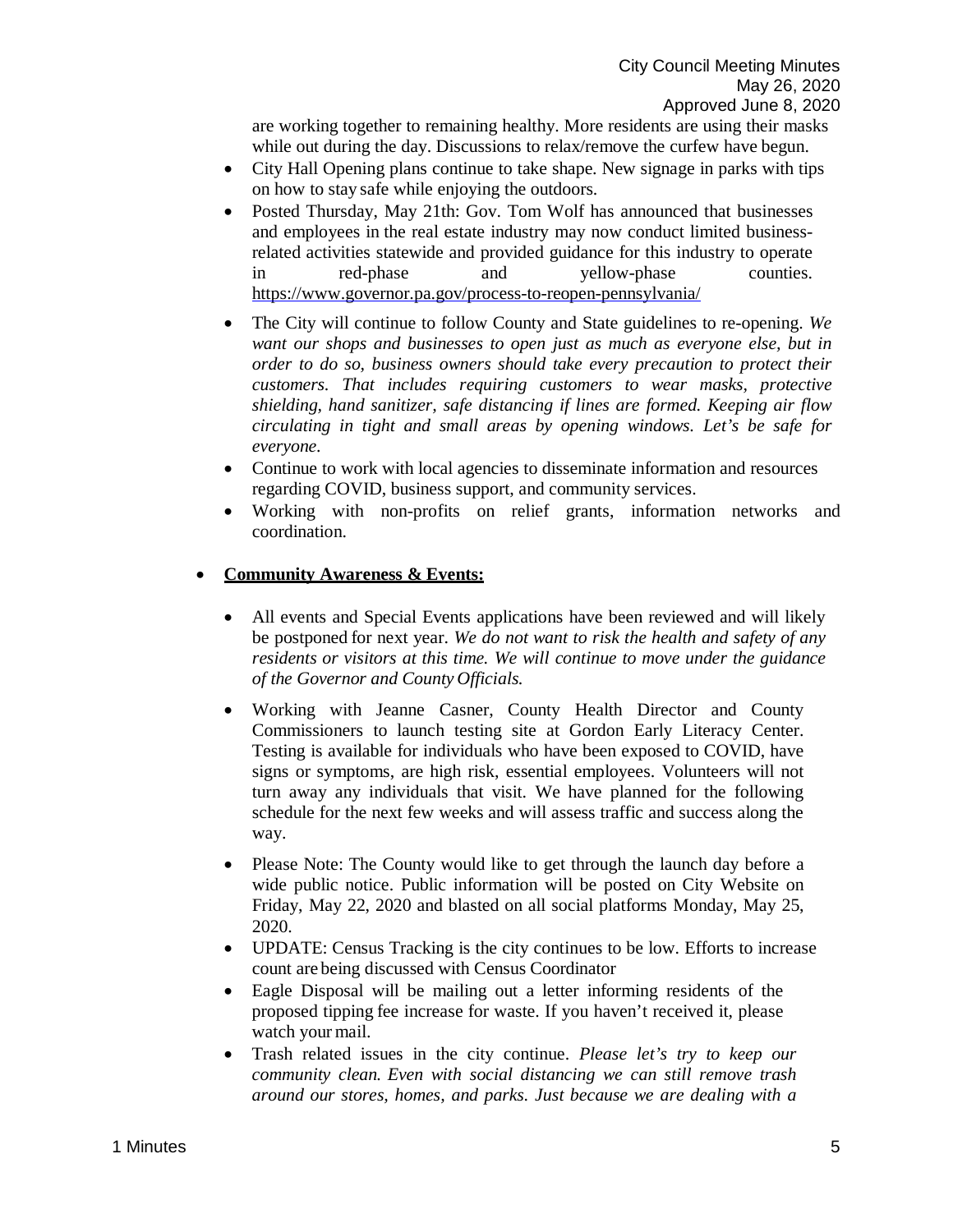*pandemic, we don't have trash the place*.

- Plans to resume the Ash Park Planning Committee and Palmer Park project will begin soon. We still have lots of work ahead of us and we will need community input and support.
- **Business & Community Development**
- UPDATE: Grant team has been assembled: Objective To help identify competitive grants for the City of Coatesville to help offset infrastructure, and capital development expenses. First grant submitted May  $18<sup>th</sup>$  for the Coatesville Train Station Garage. Second grant submitted May 19th for PA DEP Recycling Program.
- OPPORTUNITY ZONE SYMPOSIUM Working with  $2<sup>nd</sup>$  Century Alliance on next Opportunity Zone Symposium for possible 3Qtr.
- 4. Finance Director

Mr. Troutman announced:

- The due date for Real Estate Taxes, Solid Waste, Rental Licenses and Business Licenses without penalty has been extended to July 31, 2020.
- There are two audits starting and being done remotely due to Covid 19
- Update on the year to date financials through April 30 which represents for one third of the year. The four major funds are showing a favorable balance.
	- o There is a net surplus in the General Fund of \$167,955
	- o There is a net surplus in the Solid Waste of \$55,667
	- o There is a net surplus in the Capital Reserve of \$21,169
	- o There is a net surplus in the Liquid Fuels of \$44,278

These are essentially prior to any impact from Covid 19. Covid 19 is beginning to impact our financials directly.

# **Citizens Hearings Non-Agenda Items Only (3 Minutes)**

There were no citizens comments on non-agenda items.

# **Special Events**

There were no special events at this time.

# **Council Comments**

Mr. Folks stated he hopes everybody's being safe. A shout out to the three guys taking care of the City from our Public Works Department. They are out there working hard, cutting grass, picking up stuff. Hats off to that Department. Hats off to 190, the sidewalk has never looked so good up there. I am real proud. Just keep up like Mr. Logan said, pick up a piece of trash, help somebody out today. Have a good night and God Bless.

Mrs. Lawson thanked everyone who is watching us on YouTube. I know it's hard sometime to get out to a Council meeting, so I'm hoping this has been an easier way for our residents to stay connected. I would also like to say our Public Works guys are really doing a good job. I have seen them doing things, that I haven't seen them do before. I saw them driving around with a tree cutter. They had an easy winter, so they got a lot of things done. The curbs and corners look beautiful. They are painted and its not fire hydrant yellow like we use to do as volunteers. It looks nice. I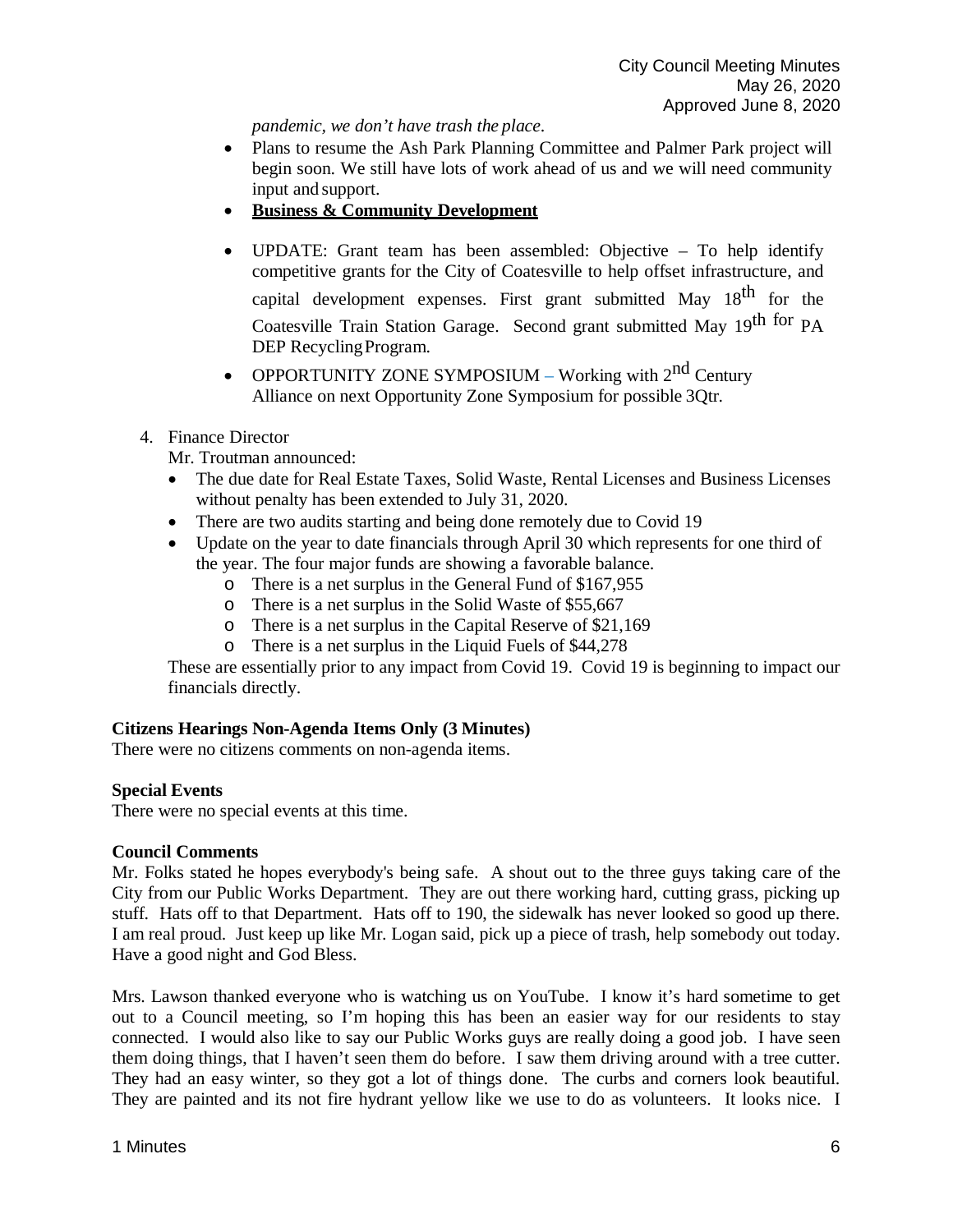# City Council Meeting Minutes May 26, 2020 Approved June 8, 2020

received several complaints this week about trash toters, Eagle is not putting the trash toters back where they belong and they are leaving them in the middle of the alleys, either someone is going to run them over or they have to get out and move them out of the middle of the street. The other thing is, there has been a lot of conversations on Facebook about fireworks over the last week. It is a huge problem. We are not being safe, I know that there fun, there great and you can but them in Pennsylvania, but you cannot use them here in the City. It is just not safe. These are not little sprinklers anymore, they're not the small fireworks, these are the huge commercial fireworks. Honestly, all it takes is one of the embers to fall on a roof and you know nobody's going to know until its too late. I really hope people are smart with what they are doing on the weekends around holidays. It's scary, you're sitting there watching TV and all of the sudden you hear a big boom and you don't know where its coming from. It sends you into a shock. I hope that you know going into the summer, its not going to be a normal thing every weekend. That is the major concern I have heard on Facebook is trash and fireworks. Mr. Logan I can't wait until the pandemic is over so we can start our initiatives again. It is so to keep the trash picked up and I know a lot of people would say, you know why do you want to pick up trash. We have to set the example, it's our City, we don't want people coming here throwing trash. We don't want people putting trash on our properties. I pick up trash almost every day around the two sides of my yard, just because I don't want anyone to think I put it there. If everyone would chip in, we wouldn't have an issue. Thank you everybody at City Hall for all that you're doing for this pandemic. I know that it's hard. I know that schedules are upside down. We appreciate our Fire Department and our Police Department for everything you are doing to keep everybody safe.

Ms. Al Amin thanked everyone for joining in on the call. I want to thank everybody for their hard work and their efforts. I would ask that everybody continue to pray for our Council President and pray for Mrs. Hunt's husband. I've gotten several calls today, Mr. Logan and Mr. trio, and maybe we can get this information updated on the website, it's in reference, you know we're back in planting season and so dates fir yard waste pick up. You know, we used to get a schedule for that and we don't anymore. I just want to thank, so if we could post the date on the website, so that folks al know. I mean it is every other Wednesday, but I had to call Julius myself today to find out which Wednesday it was, so I could give an answer to a resident. So, if we could keep that on our website. I would really be good. I want to piggy back of Mrs. Lawson. I had a tremendous amount of calls about Fireworks. It was all day and all night. It's not like they were doing the little sparklers, I mean these were big up on the air, fourth of July fireworks. There're videos all over Facebook. I just think that could become very dangerous. I remember and its been several years, but I remember where the gentlemen almost blew his hand off. I think that is something that we really need to look at and address. I would hate to see somebody get hurt. I just want to remind everyone to please continue to safe distance, stay home if you can, if you have to go out wear a mask. It's not just for your safety. I wear a mask to protect you and you wear a mask to protect me. I think this is really, really important that we continue to do this so we can move forward and get into the next phase. Thank you everyone.

Vice President Green thanked everyone for tuning into the meeting. Mr. Logan talked about the census and it's really important that we complete this. It is not new. This week, they were supposed to start the home visits for the census. I don't know if that's going to take place because of the pandemic. I just need everyone to understand and realize how important it is that we go online, It take 10 minutes to fill out. It is really important because it helps our community make determinations for business. It determines how much money we get federally, how much we can get from the State, the biggest thing is in December, they will be doing the redistricting and they send